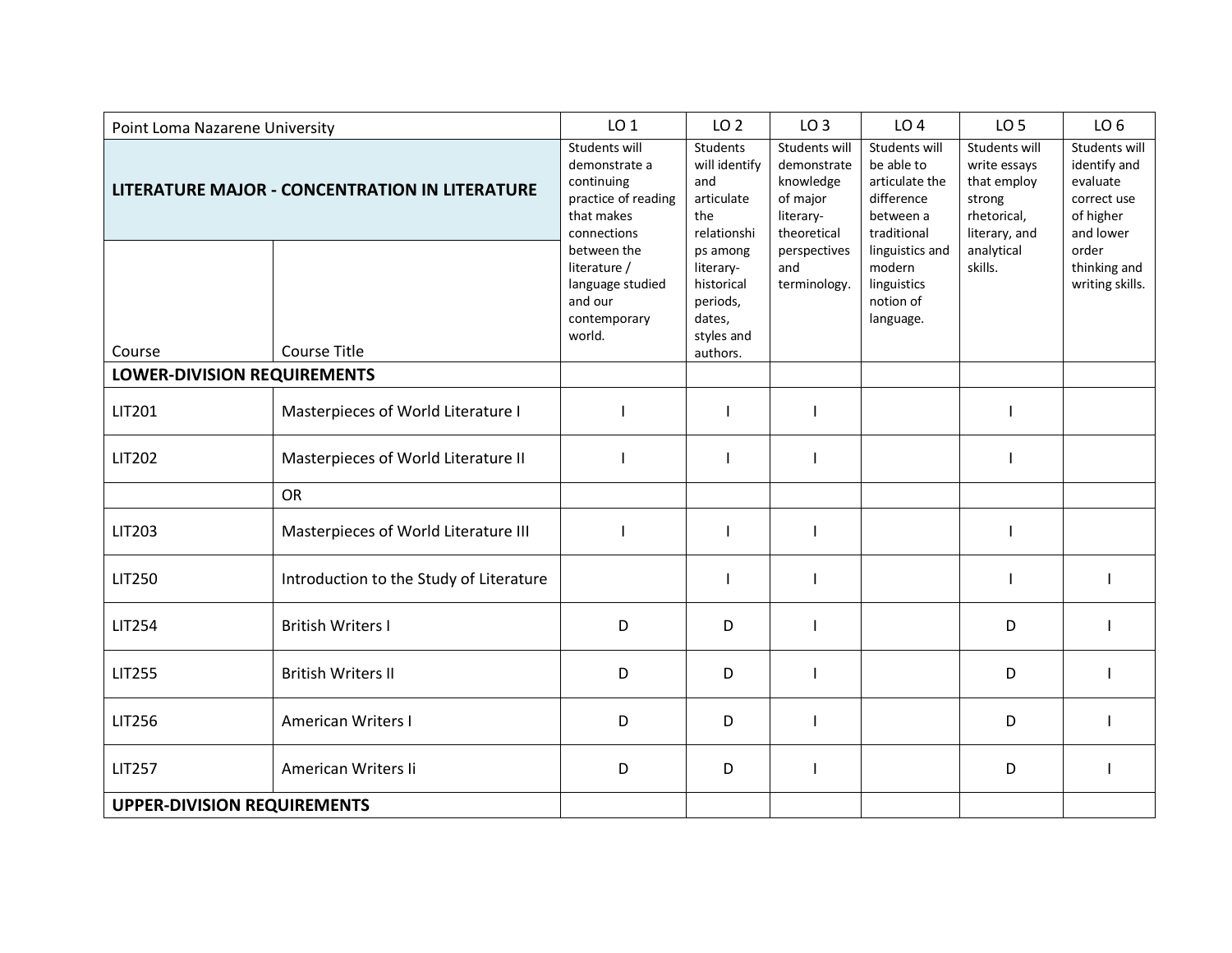| LIT361                          | World Drama and Poetry                    | D | D | D                |   | M |   |
|---------------------------------|-------------------------------------------|---|---|------------------|---|---|---|
| LIT461                          | Shakespeare                               | M | M | M                |   | M |   |
| <b>LIT495</b>                   | Literary Theory and Scholarship           | M | M | M                |   | M |   |
| One course from the following:  |                                           |   |   |                  |   |   |   |
| <b>LIN312</b>                   | Introduction to Linguistics               | D |   | D                | M | D | D |
| <b>LIN365</b>                   | <b>English Grammar and Usage</b>          |   |   | $\mathsf{l}$     | M |   | D |
| <b>LIN404</b>                   | Seminar: Special Topics in<br>Linguistics | D |   | D                | M | D | D |
| Two courses from the following: |                                           |   |   |                  |   |   |   |
| <b>LIT344</b>                   | American Novel                            | D | M | D                |   | M |   |
| <b>LIT345</b>                   | African-American Literature               | D | M | D                |   | M |   |
| LIT346                          | Major Authors in<br>American Literature   | D | M | D                |   | M |   |
| <b>LIT347</b>                   | <b>American Literary Movements</b>        | D | M | D                |   | M |   |
| SPA320                          | Mexican-American Literature<br>& Culture  | D | M | D                |   | M |   |
| Two courses from the following: |                                           |   |   |                  |   |   |   |
| LIT436                          | Non-Western Literature                    | D | D | <b>D &amp; M</b> |   | M |   |
| <b>LIT437</b>                   | <b>Women Writers</b>                      | D | D | <b>D &amp; M</b> |   | M |   |